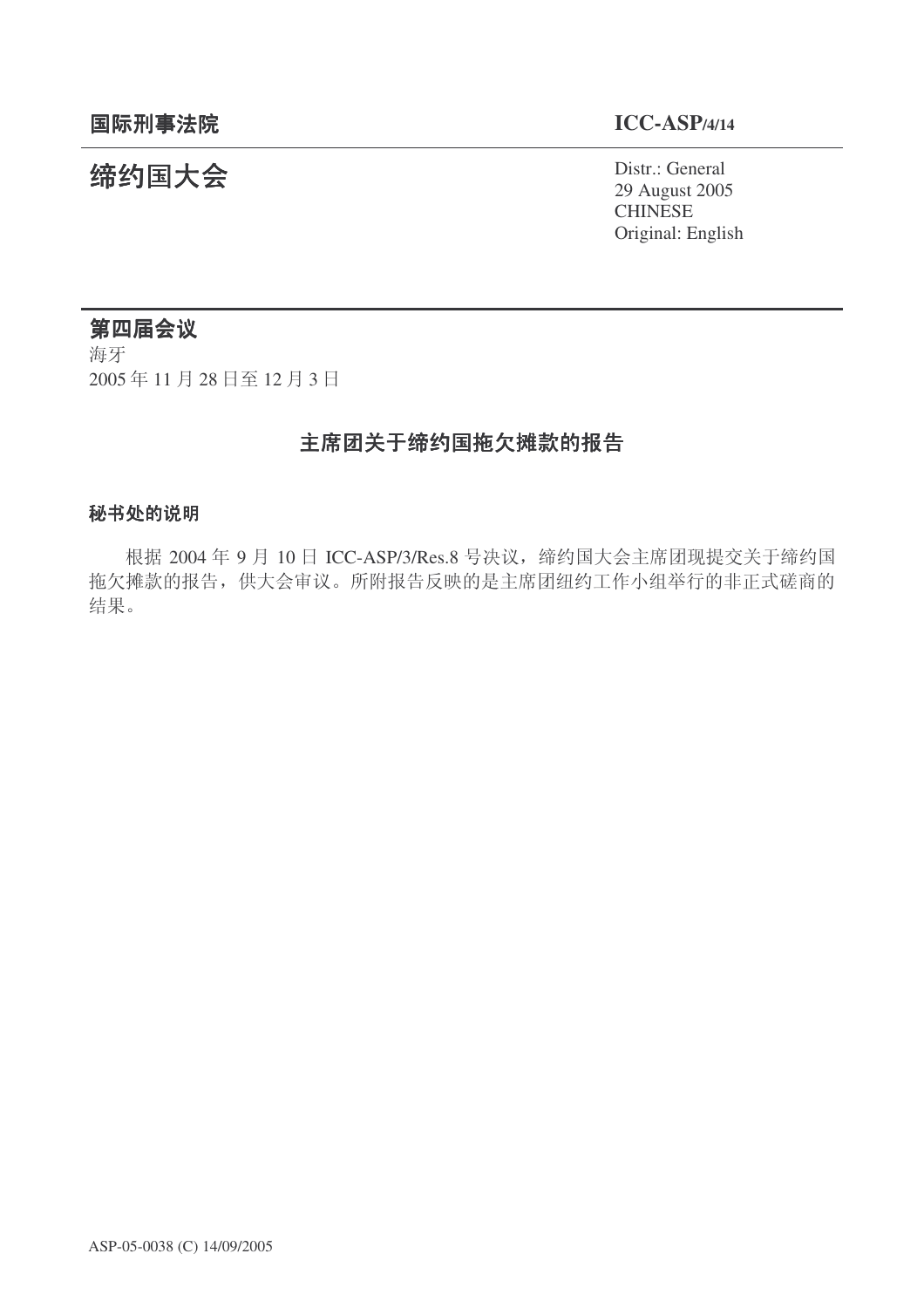### 主席团关于缔约国拖欠摊款的报告

1. 根据大会在第三届会议上通过的 ICC-ASP/3/Res.8 号决议, 国际刑事法院("法院") 罗马规约缔约国大会主席团于 2004 年 12 月决定成立两个常设工作组,一个在海牙,另一个 在纽约。2005年2月, 纽约工作组的协调员 Allieu Ibrahim Kanu (塞拉利昂) 大使阁下为分 配给工作小组的问题任命了三位协理员。这份报告反映的是协理员就"缔约国拖欠摊款"问 题举行的磋商的结果。

#### **I.** ⺟ଚ

2. 在 2005 年 3 月至 7 月间,协理员与来自法院书记官处、缔约国大会秘书处及预算和财 务委员会的专家就财务和摊款问题举行了多次非正式磋商。他还与具体的罗马规约缔约国接 触并会见了促进国际刑事法院联盟的代表。此外,他有机会与联合国会费委员会的秘书交谈 和讨论联合国在拖欠摊款方面的经验。

 $3.$  协理员于  $2005$  年 4 月 18 日和 7 月 7 日在纽约与有关的缔约国举行了两次会议。这之后 向所有缔约国驻纽约的常驻团发出了一份最新报告草稿, 要求他们干 2005年7月29日之前 提出意见。

#### **II.** 调查结果

#### 截至 2005 年 6 月的摊款缴纳状况

4. 摊款和周转基金的预缴款是以缔约国大会通过的预算和确定的周转基金数额为基础计算 的。计算之后, 法院的书记官处告知缔约国其年度摊款和周转金预付数额。<sup>1</sup>截至下一日历 年的1月1日, 这种摊款和预缴款的未付余额被认为是一年的拖欠款。<sup>2</sup>

5. 截至2005年6月起草这份报告时, 法院已完成了两个财政期间 (2002/3和2004), 并已 过了其第三个财政期间 (2005) 的一半时间。2002/03财政期间的未付摊款达 1,150,000美元 (3.7%); 2004财政期间达4,450,000美元 (8.4%)。<sup>3</sup>有11个缔约国到现在为止尚未缴纳过 任何摊款,而其中四个缔约国就占2002/3和2004财政期间未付摊款的89%。关于2005财政期 间, 重要的是, 缴款的延误与以前的财政期间相比有所增加。到2005年6月底, 只收到了 69%的摊款,而2004年同期收到了65%。表面看来有所改进,但在事实上恰恰相反,因为在 2004年法院最初只要求缴付75%的摊款。预算和财务委员会在其2005年4月的报告中对这一 事态表示了关切。4

 $^{-1}$ 国际刑事法院罗马规约缔约国大会正式记录,第一届会议,纽约,2002年9月3日-10日(联合国出版物, 销售编号 C.03.V.2 和更正), ICC-ASP/1/3, 第二部分 D, 《财务条例和细则》, 条例 5.5。

 $2$  同上, 条例 5.6。

 $^3$ 只是摊款: 不包括周转基金预缴款。

 $4\frac{m}{k}$  预算和财务委员会关于其第四届会议工作的报告, 第8段(ICC-ASP/4/2)。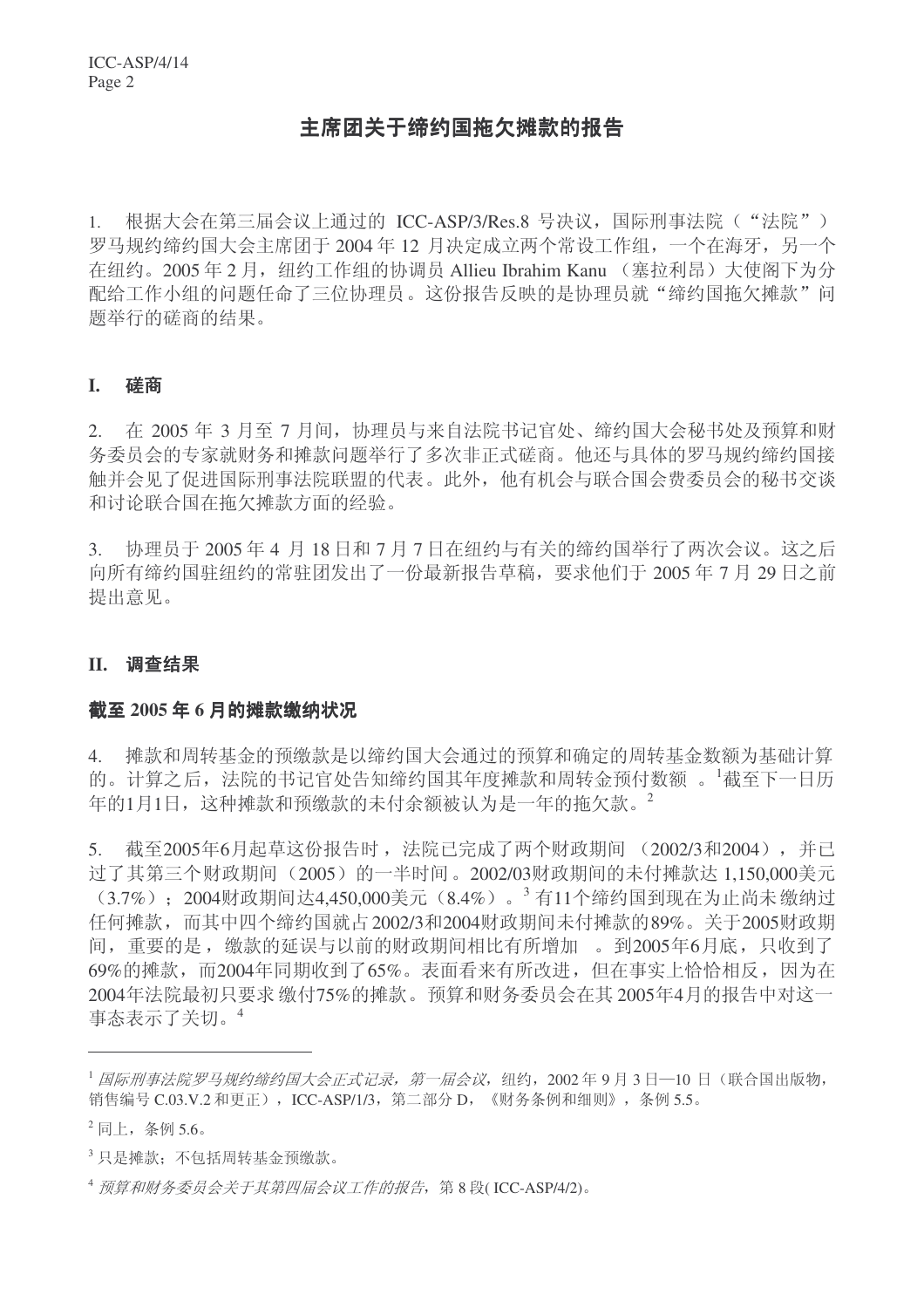6. 几乎从法院成立以来,不交和迟交摊款一直受到缔约国主席团的关注。有几次,主席团 主席亲自写信给一些缔约国的外交部长和首脑,请他们及时全额缴付他们国家的摊款。当协 理员询问不交或迟交摊款的原因时, 缔约国反复地做出下列其中一种解释:

- 迟交是法院预算出人意料地增长的结果, 这使得有必要从政府有关部门要求增加资金 以交齐应缴款项。
- 不交是财政资源有限的后果, 有限的财政资源使政府不能履行全额缴纳亏欠国际组织 的摊款的义务。
- 此外, 参加磋商的一部分人认为, 就不交或迟交摊款的问题向缔约国发出通知的做法 需要改讲。

11 个从未在法院任何财政期间 缴付过任何款项的缔约国中的三个 也拖欠着联合国的摊款; 他们要求免除联合国宪章第19 条关于在 2004 年丧失表决权的规定对他们的制约。另外, 这 11 个缔约国中的四个未出席缔约国大会第三届会议。值得指出的是, 曾就此问题接触过的 纽约常驻团中只有极少数代表知晓他们的国家拖欠法院的摊款。另外,更需要指出的是,协 理员接触过的缔约国都没有为不交或迟交说明财务或技术以外的理由,如缺少对法院的政治 支持。

#### 不交和迟交摊款对法院的影响

7. 根据法院书记官处的说法,目前阶段,不交或迟交摊款尚未给法院造成财务拮据(导致 现金流量危机)。这主要是由于法院有未动用的款项。在 2004 财政期间, 法院的整体财务 执行率为 81.4%, 结果有了 9.876,000 欧元的余额。然而, 支出不足是任何开始运作的机构 的特点,而且预期在今后几年会减少。同时,在联合国很普遍的所谓"交叉借贷",其可能 性在法院拨款科室之间是很有限的。5因此,不交或迟交摊款很可能在将来给法院造成财政 紧张, 必须由法院和缔约国尽早解决。最后, 其他国际组织的经验表明, 各国累计欠款越 多,他们就越不能而且越不愿意全部交清。从长远来看,这将给法院造成严重影响。

8. 经ICC-ASP/3/Res.4号决议修改后的《财务条例和细则》条例4.7规定, 在任何财政期间 结束时的任何预算结余应按会费比额表在缔约国之间按比例计算,并退还给在所指财务期间 已全额缴纳了会费的那些缔约国。自然, 未缴纳摊款的缔约国将不参加任何现金结余的分 配。但是,由于他们未缴纳摊款,实际结余小于按预算和执行(原始预算数额减去财务期间 结束时有效支出的数额)计算出的差额。<sup>6</sup>因此,如遇有现金结余的情况,已缴纳会费的缔 约国所收到的数额少于其应得数额。7

<sup>5</sup> 国际刑事法院罗马规约缔约国大会正式记录,第一届会议,ICC-ASP/1/3,第二部分 D,《财务条例和细 则》,条例4.8。

 $^6$ 同上, 条例 4.6。

 $^7$  例子: 在 2004 财政期间, 支出余额为 9,876,000 欧元。在此财政期间已全额缴纳摊款的缔约国, 而且根据摊 款比额表达 2.5%, 应收到 246,900 欧元。然而, 由于其他缔约国未缴纳的摊款达 4.450,000 欧元, 该缔约国将 只能收到 135,650 欧元。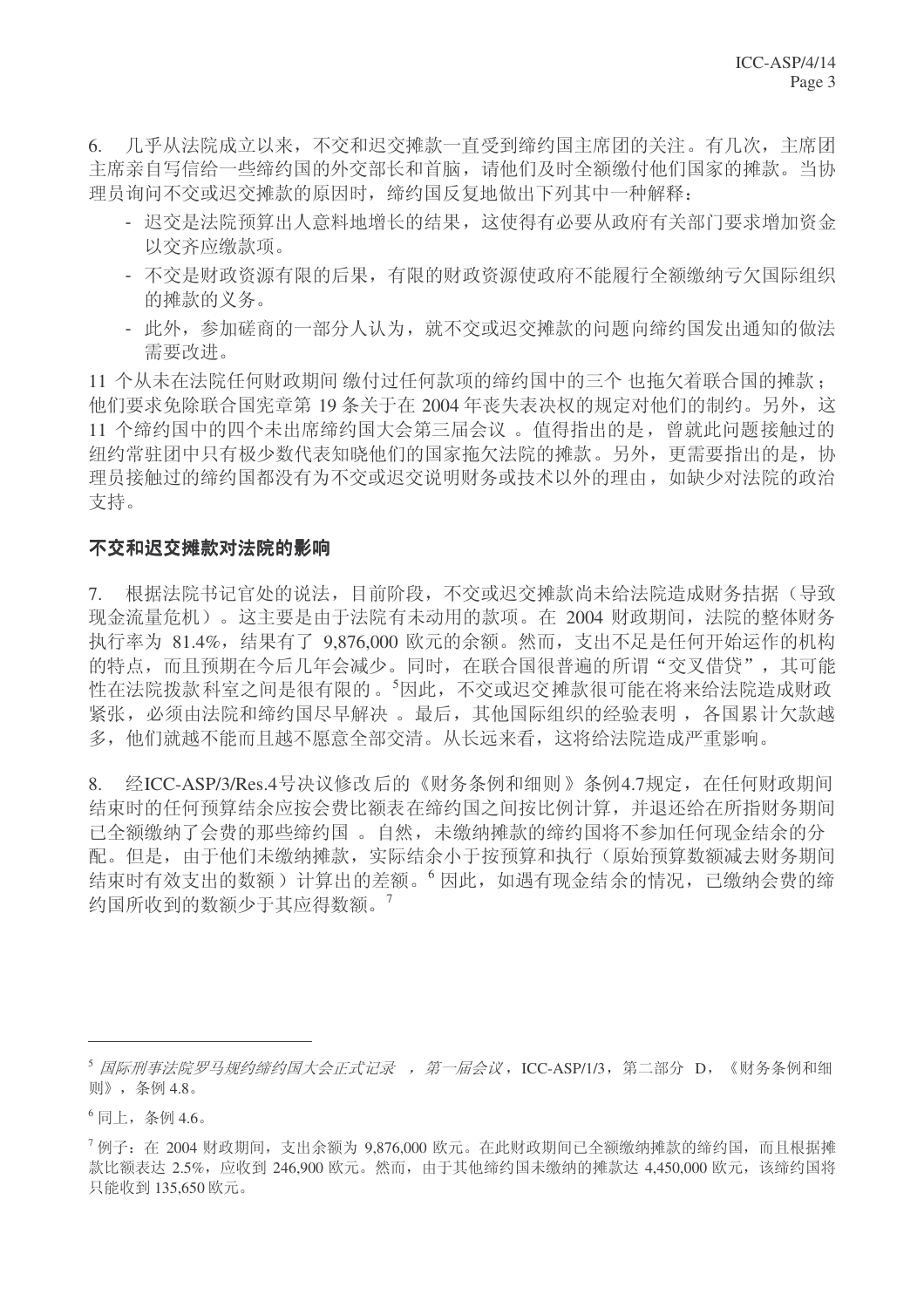9. 根据《罗马规约》第112 条第 8 款,拖欠摊款的缔约国可能丧失其表决权。<sup>8</sup> 这一规则 在今年晚些时候将首次适用,因为将要举行的缔约国大会第四届会议将是两整年 (2003 和 2004) 后举行的第一届会议。截至 6 月下旬, 11 个缔约国从未在任何财政期间缴纳任何摊 款, 这意味着有多至 10%的成员国可能在缔约国大会第四届会议上被排除在投票、包括选 举之外。到 2006年1月选举法官时,没有资格投票的缔约国数目甚至可能会更大,因为到 那时 2004 和 2005 年拖欠的摊款将成为拖欠款。尽管由 90%的成员参加的选举和做出的决 定从法律角度讲将是 毫无问题的, 但是它们的合法性还是 有些缺憾。另外, 那么多缔约国 被排除在投票选举之外,可能在罗马规约缔约国现在对法院的政治支持方面发出错误的信 号。

10. 关于可能丧失表决权的问题, 法院有关条例和细则没有超出《规约》第112条第8款指明 的准则。特别是, 没有关于可能免除丧失表决权的进一步详细规定, 如适用的标准和为缔约 国大会起草有关决定的合格机构。

#### **III.** 建议

#### 促进及时、全额和无条件缴纳摊款

11. 在协理员举行的磋商过程中, 缔约国的代表强调, 应做出努力, 鼓励及时、全额和无条 件缴纳摊款,特别是缔约国希望可以避免由于不缴纳摊款而丧失表决权。

12. 预算和财务委员会在其2005年4 月的报告中对当时只有21个缔约国全额缴纳了他们2005 年的摊款以及11个缔约国尚未在任何财政期间交纳过任何摊款表示关切。委员会建议,法院 采取仟何鼓励缔约国缴纳其摊款的补充措施。

13. 联合国系统 各组织及其他多边和区域组织 , 已反复考虑采取措施鼓励缴纳拖欠 款。 同时, 迟交或不交各类摊款仍是许多国际和区域组织面临的挑战。对大多数罗马规约 缔约国来说, 对法院的摊款数额相对是低的。10因此, 在这一阶段, 不主张制定详细的鼓励 计划和进行惩罚, 如限制拖欠的缔约国参加招聘和采购招标的机会、让他们支付拖欠摊款的 利息或按指数调整欠款、制定多年计划、或追缴以前的拖欠款并对推迟付款进行惩罚。然 而,根据拖欠总额的发展趋势和法院的财务状况,缔约国可以在将来考虑这些措施。

14. 在磋商中, 讨论了以下建议并得到有关缔约国的广泛支持。

<sup>8 《</sup>罗马规约》第 112 条第 8 款: "任何缔约国如果拖欠对本法院费用的摊款, 其拖欠数额相当于或超过其以 往整两年的应缴纳摊款时,将丧失在大会和主席团的表决权。如果大会认为拖欠是该缔约国所无法控制的情况 所致,大会仍可以允许该缔约国参加大会和主席团的表决。"

<sup>9</sup> 例如,参见联合国会费委员会关于"联合国系统各组织及其他多边和区域组织所实施的一些多年缴款计划, 鼓励措施和惩罚措施的资料"的报告(联合国文件 A/56/11/Add.1), 或最近会费委员会 关于鼓励缴纳拖欠摊 款的措施的报告。

 $^{10}$  这 11 个未在任何财政期间缴纳过任何摊款的缔约国拖欠的总额不到 60,000 欧元。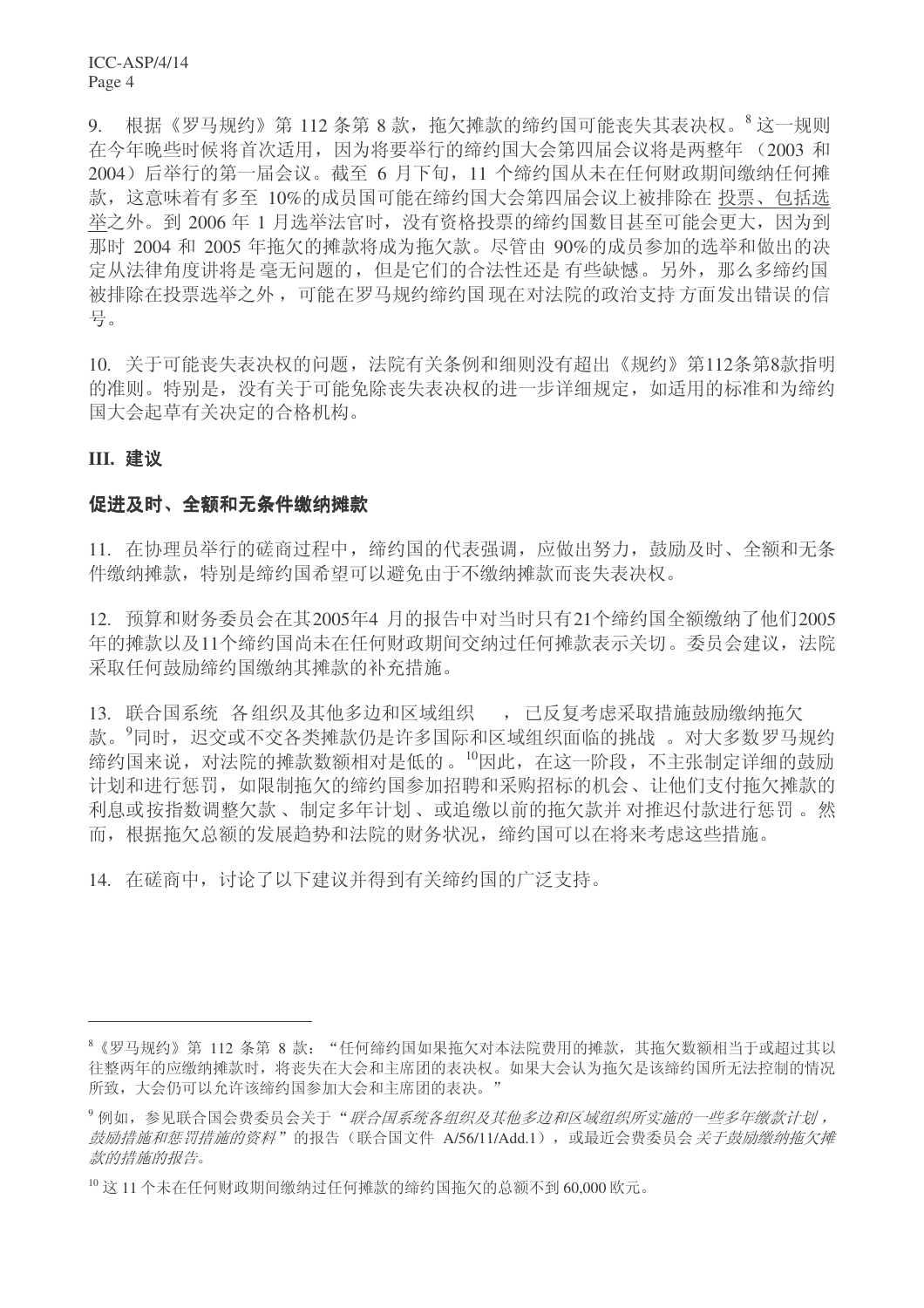#### ᓎ䆂 *1*

● 法院应每季度诵知缔约国关于摊款的缴纳状况, ,包括一份拖欠的缔约国名单。 这样 的通知应发往首都以及在海牙和纽约的有关常驻团。为了确保有关人士收到必要的信 息并随之采取行动,可能有必要走出去接触任何一个缔约国的几位代表。

ᓎ䆂 *2*

● 法院应在其网址上 公布,并定期更新有关摊款缴纳状况的信息 ,包括拖欠的缔约国 名单。让公众知道哪些国家已经和尚未缴纳摊款,可能会鼓励缔约国按时全额缴纳 其摊款。然而,参加磋商的某些成员认为, 公布关于摊款缴纳状况的信息("指名" 和"羞辱")可能引发缔约国的不良反应。

#### ᓎ䆂 *3*

• 法院应尽早向缔约国提供关于为下一财政期间进行的规划方面的信息。这样的早期信 息应该能够使缔约国采取必要的预防措施, 使他们能够及时缴纳他们的摊款。

### ᓎ䆂 *4*

• 缔约国,特别是缔约国大会主席团的成员, 应该利用话当机会提醒拖欠的其他缔约 国, 他们对法院是有财务承诺的。重要的是要使拖欠的缔约国的代表了解事实真相及 不交和迟交摊款对法院可能造成的影响,并鼓励他们与其自己政府有关当局进行斡 旂。

#### 《罗马规约》第112 条第 8 款的话用

15. 根据《罗马规约》第112条第8款, "任何缔约国如果其拖欠数额相当于或超过其以往整 两年的应缴摊款时,将丧失在大会和主席团的表决权"。根据法院《财务条例和细则》条例 5.5和5.6, "摊款"包括摊款和向周转基金的预 缴款。一旦由于应急基金的建立而对 《财务 条例和细则》所做的修改通过之后, 向应急基金的预缴款很可能要加到这一单子中。11

16. 尽管缔约国表示希望由于不缴纳摊款而丧失表决权应该避免 , 他们也认为, 《罗马规 约》第112 条第8款应该严格执行。关于免除丧失表决权的可能性,大家要求拖欠的缔约国 就此提出的申请应该有充实的内容并得到客观的分析,而且不应该为分析这样的申请成立新 的机构。

17. 预算和财务委员会在其2005年4 月的报告中指出,大会要求秘书处应致函缔约国,说明 根据《罗马规约》第112条第8款,他们可能会丧失表决权。委员会建议,大会要求秘书处在 每年1月通知缔约国,并在每届会议开幕时通知大会哪些缔约国没有资格进行表决。委员会 还建议,要求秘书处定期向缔约国通报哪些国家在缴纳摊款之后恢复了他们的表决权。

 $^{11}$  参见 ICC-ASP/3/Res.4 号决议, B。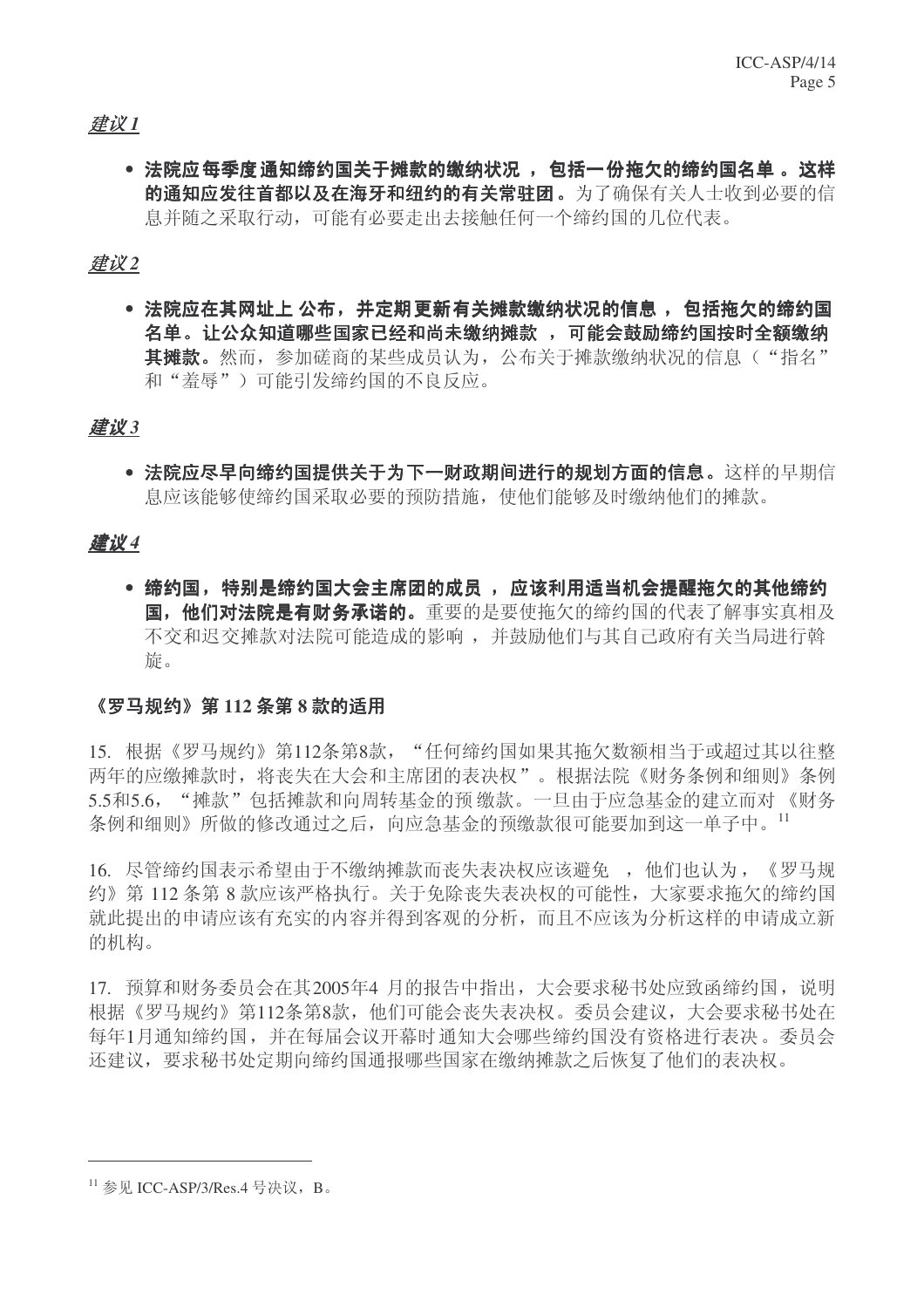ICC-ASP/4/14 Page 6

18. 关于可能丧失表决权, 法院的有关条例和细则没有超出第112条第8款的规定的准则。这 就引起了对这一条在实践中的适用性的一些问题。鉴于《罗马规约》第112条第8款参照了联 合国宪章第19条, 联合国的做法则有特殊的意义。

19. 丧失表决权是根据事实自动发生还是需要缔约国大会做一个根本性的决定?

联合国在其宪章第19条方面的做法,尽管不完全一致,显然是基于这样的前提,即第19条第 1款依规定本身生效。<sup>12</sup>当预算和财务委员会建议应定期向缔约国通报哪些缔约国没有资格 参加表决和哪些缔约国在缴纳拖欠摊款后恢复了表决权的时候, 看来委员会同意《罗马规 约》第112条第8款应以同样的方式适用。(见上面第17段)。

20. 在提到免除丧失表决权时应适用哪些标准?

联大1999年12月23 日的54/237 C 号决议敦促要求免除宪章第19条对他们适用的拖欠摊款的 所有成员国尽可能提供充分支持性 资料, 包括关于经济总产值、政府收支、外汇资源、债 务、履行国内和国际义务方面的困难以及其他可能支持其说法的任何其他资料,即未缴款是 由于成员国不可控制的条件造成的。缔约国对法院的摊款比联合国成员国对联合国的摊款少 得多。因此,看来要求同样的支持性资料以免除在罗马规约缔约国大会丧失表决权是不切实 际的或牵强的。然而,由于不缴纳摊款而可能丧失表决权的威胁不能因为提供一个便当出路 而受到削弱。因此建议, 在执行《罗马规约》第112条第8款时应遵循联大已为宪章第19条确 定的同样的标准。如果缔约国要采纳这一建议, 让缔约国有足够的时间汇集和提交必要的报 告和说明是重要的。13

作为一种另外的标准, 有人建议, 缴纳部分拖欠摊款可以准许免除丧失表决权, 这将显示这 一有关缔约国的良好愿望。为了避免滥用这一备选办法,由于部分缴纳拖欠款而免除丧失表 决权, 在几年的时间内对同一个缔约国适用不能超过一次或两次。

关于涉及相对的小额钱款,参加磋商的某些代表对免除丧失表决权是否从根本上有道理表示 疑问。

#### 21. 什么机构来评价缔约国提出的免除丧失表决权的申请?

可以考虑的机构有——法院书记官处、缔约国大会、大会主席团、大会秘书处、预算和财务 委员会——看来只有后者有充分的资格和独立性能承担此项任务。此外,《预算和财务委员 会议事规则》规则914规定, "委员会应负责对提交大会涉及财务或预算问题的任何文件或 者缔约国大会可能委托的任何其他财务、预算和行政性质的事项进行技术性审查。"因此, 建议要求预算和财务委员会就适用《罗马规约》第112条第8款第二句话将采取的行动向缔约 国大会提出建议 。<sup>15</sup> 缔约国大会决定根据预算和财务委员会的建议以简单 多 数<sup>16</sup>准许免除丧失表决权。

 $12$  Tomuschat, "Art. 19 N 15-25", 在 B Simma (ed)中, 联合国宪章 (第二版, 2002年)。

 $^{13}$  这将需要为 2005 年 11 月举行的缔约国大会第四届会议和 2006 年 1 月的复会采取一种特别做法, 因为本报 告所建议的标准将还未及时被大会通过而使缔约国能据此准备他们的申请。

<sup>14</sup> 国际刑事法院罗马规约缔约国大会正式记录, 第二届会议, 纽约, 2003 年 9 月 8 日至 12 日 (联合国出版 物, 销售编号 C.03.V.13), 附件 III, ICC-ASP/2/10。

 $^{15}$  也参见《联合国大会议事规则》规则 160(联合国文件 A/520/Rev.15)。

<sup>&</sup>lt;sup>16</sup> 国际刑事法院罗马规约缔约国大会正式记录, 第一届会议, 纽约, 2002 年 9 月 3 日至 10 日 (联合国出版 物, 销售编号 C.03.V.2 和更正), ICC-ASP/1/3, 第二部分 C, 《联合国大会议事规则》规则 64。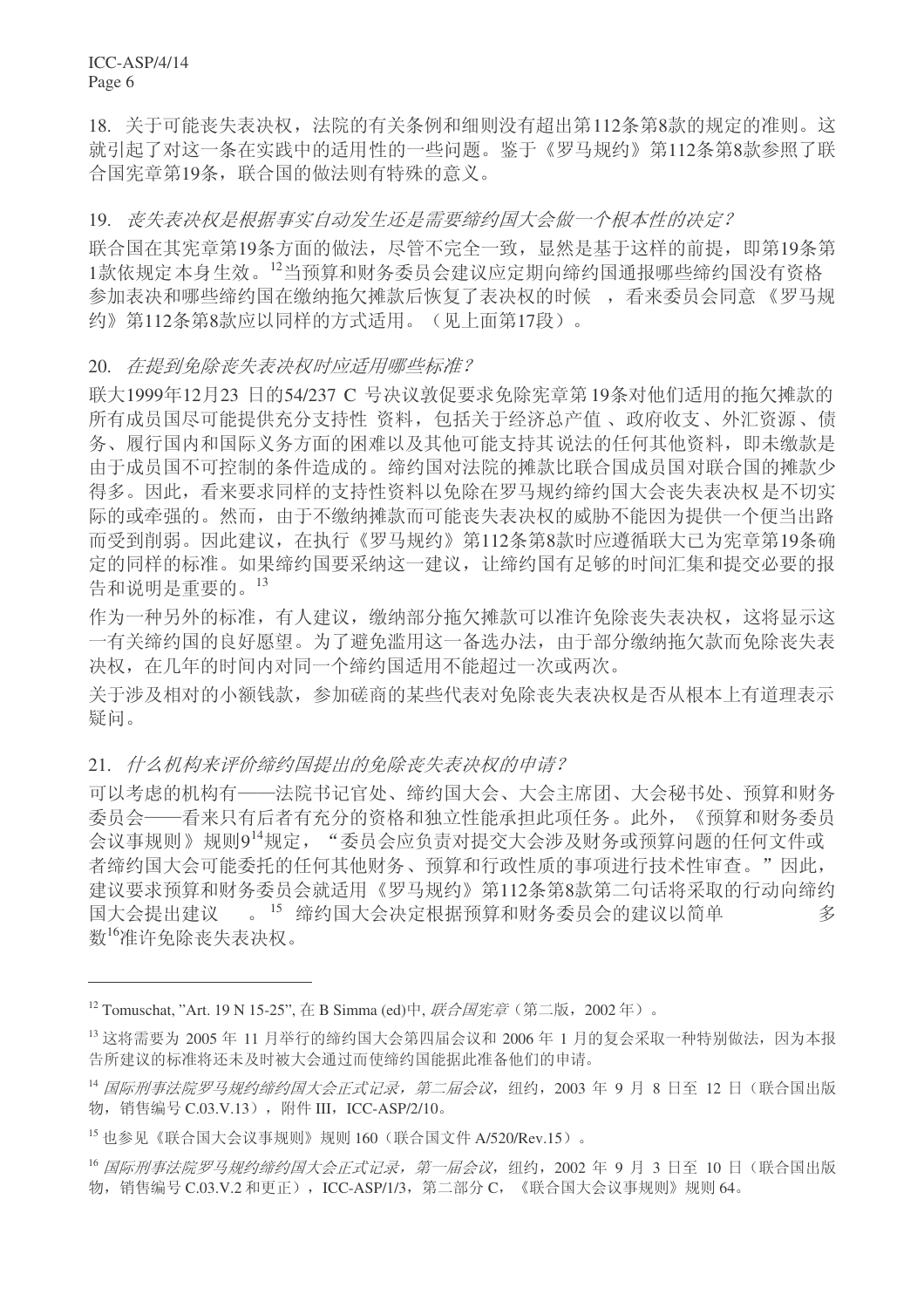22. 基于上述情况, 参照联合国在宪章第 19 条方面的已有做法对适用《罗马规约》第 112 条第8款的问题讲行了讨论,并得到了有关缔约国的一致同意。

#### ᓎ䆂 *5*

• 关于丧失表决权问题,应适用《罗马规约》第112 条第 8 款第一句话,理由是该条依 规定本身生效。

#### 建议6

• 关于免除依照《罗马规约》第112 条第8款第二句话丧失表决权的可能性, 应适用与 联大确定的联合国宪章第 19 条同样的标准。

#### 建议7

● 应要求预算和财务委员会评价缔约国对免除丧失表决权的申请 , 并向缔约国大会就 适用《罗马规约》第112 条第8 款第二句话将采取的行动向缔约国大会提出建议。

#### ᓎ䆂 *8*

• 为了澄清《罗马规约》第112 条第 8 款第二句话在未来的适用,缔约国大会在其下届 会议上, 应通过一项决议, 包括下述段落:

*强调*赋予法院必要的财务资源的重要性:

敦促所有《罗马规约》缔约国,根据缔约国大会通过的有关决定,尽快和全额 转来他们的摊款:

 $\angle$  / Z 根据《罗马规约》第112条第8款, 任何缔约国如果拖欠对本法院费用的摊 款, 基拖欠数额相当于或超讨其以往整两年的应缴摊款时, 将丧失在大会和主席团的 表决权 (ICC-ASP/3/Res.3号决议, 第12段):

决定 预算和财务委员会就适用 《罗马规约》第112条第8款将采取的行动向缔约 国大会提出建议:

要求秘书处根据预算和财务委员会的建议, 每年1月向缔约国通报, 并在每届会 议开幕时向主席通报哪些缔约国没有资格参加投票以及哪些缔约国已要求免除丧失表 决权:

ガー步请求 秘书处定期告知缔约国哪些缔约国在缴纳拖欠款之后恢复了表决 权;

敦促 拖欠摊款日要求免除适用《罗马规约》第112条第8款的所有缔约国提供尽 可能充分的支持性信息, 包括经济总产值、政府收支情况、外汇资源、债务、履行国